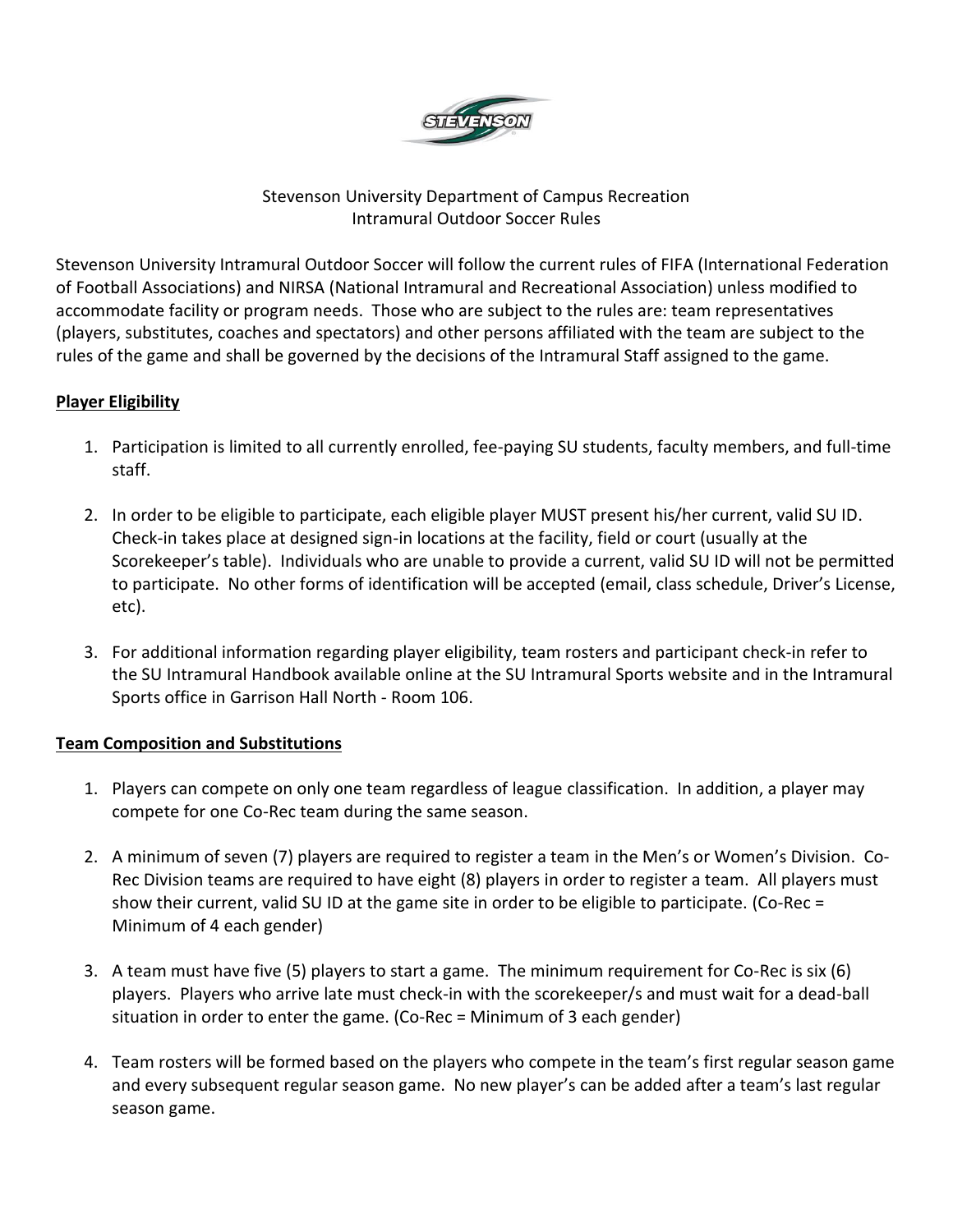- 5. In order for a player to be eligible for playoffs, he/she must participate in at least one regular season game for that team. \*No player may participate on more than one team\*
- 6. Substitutions are unlimited and can be made only during a stoppage of play once the officials have acknowledged the substitution. Substitutions may occur on a goal kick, after a goal, at halftime, after an injury and before your own team's throw in. Any player ejected from the game may not be replaced. Substitutions cannot be made during corner kicks or free kicks.
- 7. Goalie substitutions are permitted only when the play has been declared dead. The team captain must make the official aware of goalie substitutions.
- 8. Any player who is injured or bleeding, has an open wound, or has an excessive amount of blood on the uniform must leave the game.

#### **Equipment and Playing Field**

- 1. The game ball will be provided by the Intramural Sports Staff.
- 2. Teams are encouraged to wear their own like-colored jerseys. Scrimmage vests (pinnies) are available for checkout at the courts.
- 3. Individual Player Equipment must meet the following requirements:
	- a. Shirts: Shirts must be worn throughout the game. Shirts must not have arm openings that are larger than four inches. Referees will measure the arm openings with their fist. Shirts that have been altered and are missing more than the length of the sleeve will not be permitted.
	- b. Pants: Players may not wear pants or shorts that have belt loops, metal, cargo pockets or exposed drawstrings. Players may not wear towels that hang from the waist.
	- c. Headgear: Baseball caps or other rigid headwear is not permitted. Players may wear rubber or cloth elastic headbands that are used to control hair. Bandanas with knots are prohibited.
	- d. Pads or Braces: No pads or braces may be worn above the waist. Leg and knee braces made of hard, unyielding material must be covered on both sides and all edges with slow-recovery padding.
	- e. Shoes: All players must wear shoes. Athletic/Tennis shoes are permitted. Any other type of shoe that the official deem unsafe is prohibited.
- 4. Jewelry is NOT allowed to be worn by any participant during the game. Jewelry consists of visible rings (wedding bands), watches, necklaces, earrings, studs (including tongue or lip rings), bracelets (metal or cloth) and any other such similar jewelry. Medical alert bracelets must be taped to the body or secured under clothing such as a sock to be worn during play. Taping of any other forms of jewelry, other than a medical bracelet, is prohibited. Players are subject to ejection for failure to remove jewelry.

## **Game Timing**

- 1. Game time is forfeit time. Any team that forfeits a game can jeopardize any playoff potential due to a low sportsmanship rating. Teams who forfeit more than once will be dropped from the league.
- 2. Games will consist of two 20-minutes halves with a 3-minute halftime. Teams will switch sides after each half.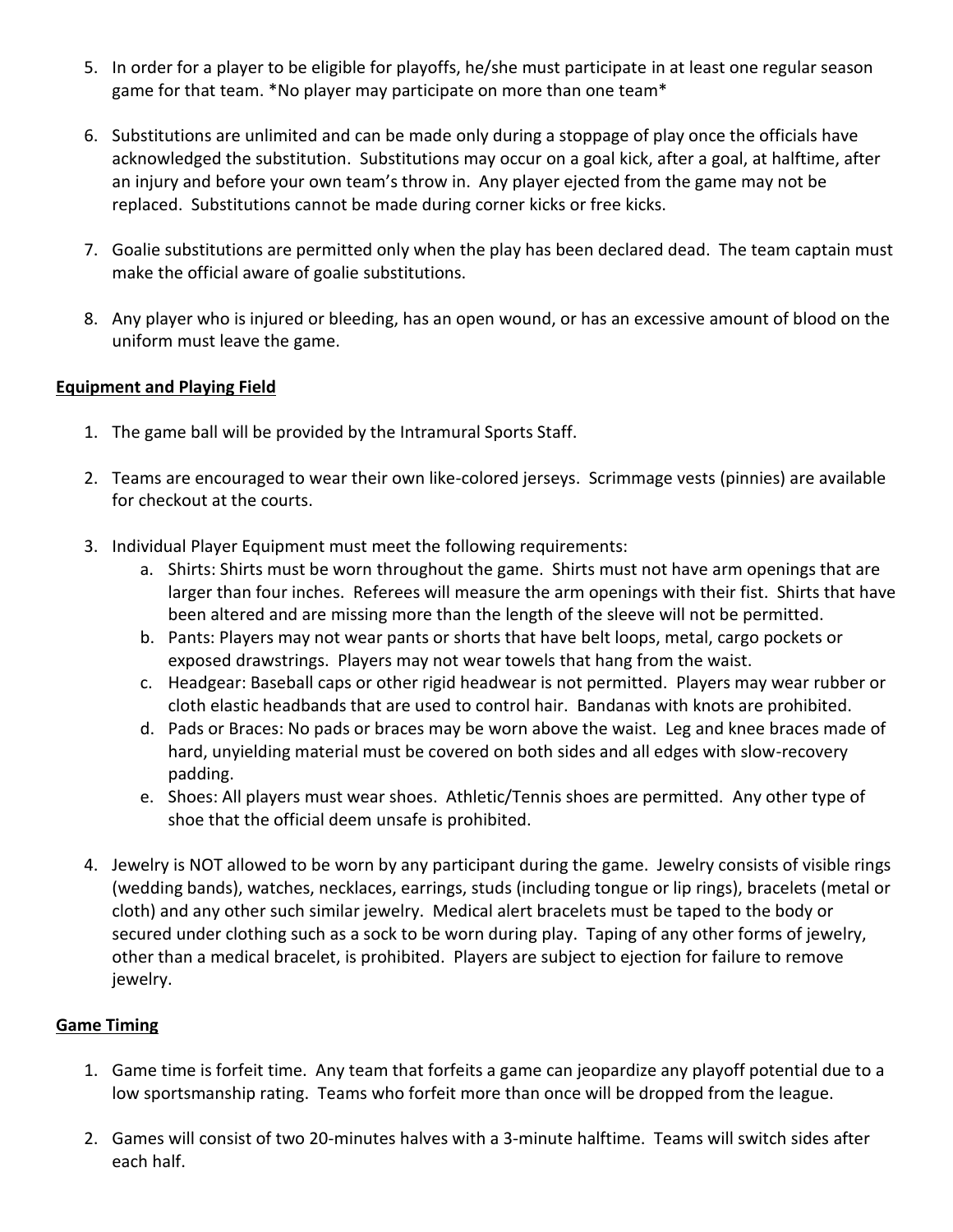- 3. During the game there will be a running clock which means the clock will not stop during play, except for timeouts and injuries. After a timeout, the clock will start when the official signals the play to restart. There will be no stoppage time added to the end of either half. Time shall be exceeded to allow a penalty kick to be taken.
- 4. Teams will receive one (1) time-out per game. Teams will receive only one additional time-out if overtime occurs regardless of how many overtime periods are played. All time-outs will be one (1) minute in length. Time-outs can be called during dead ball situations, except when the opposing team has been awarded a free kick.
- 5. Regular season games can end in a tie. Overtime will only occur during the playoffs. The rules for overtime are as follows:
	- a. Overtime will consist of one five (5) minute "golden goal" period with a running clock.
	- b. A coin toss will determine the choice of ends and kickoff.
	- c. If the game remains tied at the end of the overtime period, the game will proceed into a 3 person shootout.
	- d. Each team captain shall designate three (3) players to shoot for his/her team. The designated players must have been on the field of play (in the game) at the end of the overtime period. The goalkeeper may be one of the shooters.
	- e. The losing team from the overtime coin toss will have the option to shoot first or second.
	- f. Each penalty shot will be taken from twelve (12) yards away from the goal line.
	- g. Goalkeeper changes may occur only at the beginning of the shootout and as long as the new goalkeeper was a player on the field at the end of the overtime period.
	- h. Each team has a total of three (3) shots. Teams will alternate after each shot. Each shot shall follow the procedure for a penalty kick as outlined in "Free Kicks". In co-rec play, the order of the shooters for each team must alternate gender. Either a male or female may kick first.
	- i. If the score remains tied following the first three (3) shots by each team, a sudden victory shootout will occur in which the game is won if, after an equal number of shots, the tie is broken.
	- j. During the sudden victory shootout, teams must supply shooters different from their first three shooters. All eligible players --those on the field at the end of the overtime period -- must be a shooter in the shootout before any player may shoot again. In co-rec play, the alternating of genders must continue with the 4th shooter being the same gender as the 2nd shooter, and so on. Teams will continue to alternate shots as initially determined.

## **Scoring**

- 1. A goal will be awarded when the entirety of the ball crosses the goal line inside the goal posts.
- 2. All goals will count as one point regardless of the gender of the shooter.
- 3. (5-at-5 Mercy Rule) If a team is leading by 5 goals or more in the last five (5) minutes the game will end.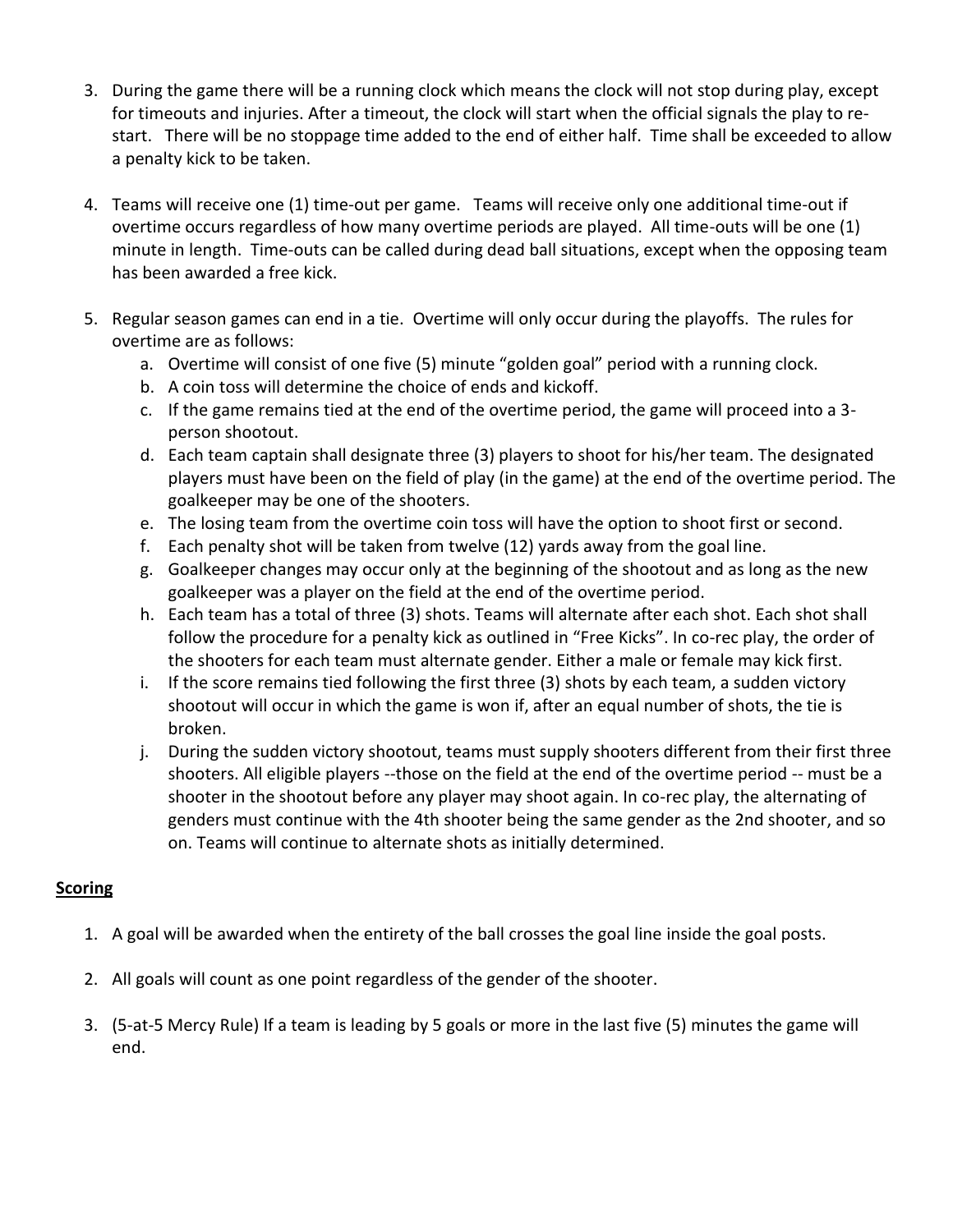### **Playing Rules**

- 1. A coin toss before the beginning of the game will determine which team kicks off and which has the choice of ends. The team not receiving the ball first will have possession to begin the second half.
- 2. Kickoffs:
	- a. On the referee's signal, the game shall start or resume following a goal with a kick from the center of the field.
	- b. All players shall be within his/her half of the field. Opponents of the kicking team must be outside of the 8-yard center circle until the ball is kicked. A teammate of the kicker may be anywhere within his/her half of the field.
	- c. The ball must be kicked in a forward direction, one revolution, for the ball to be in play. If the ball does not complete one revolution, the same team will rekick.
	- d. The kicker shall not play the ball a second time until another player (of either team) has touched the ball. The penalty for this violation is an indirect free kick.
	- e. All kickoffs are indirect kicks.
- 3. Out of Bounds, Restarts and Offsides:
	- a. The ball is considered to be out of bounds after it has wholly crossed the sidelines, either on the ground or in the air.
	- b. When a ball is declared out of bounds. The team that did not touch the ball last shall be awarded a throw in.
		- i. On throw-ins the thrower must face the field of play and have both feet touching the ground out of bounds or on the touch line as the throw is made.
		- ii. The thrower must use both hands equally and shall deliver the ball from behind and over the head.
		- iii. A goal cannot be scored directly from a throw-in. An improper throw will result in the award of the throw to the other team.
	- c. A goal kick will be awarded if a ball was last touched by the offense and travels over the goal line, either on the ground or in the air.
		- i. Goal kicks will be taken anywhere inside the goal box
		- ii. The ball is not in play until it has gone outside the penalty area. In this instance, the ball must be rekicked by the kicking team.
		- iii. The player taking the goal kick cannot retouch the ball until another player has touched it.
		- iv. Goal kicks are indirect kicks
	- d. A corner kick is awarded if a ball was last touched by the defense and travels over the goal line, either on the ground or in the air.
		- i. Corner kicks will be taken from the corner closest to where the ball traveled out of bounds.
		- ii. The opposing team must be 8-yards away at the time the ball is kicked.
		- iii. Corner kicks are direct kicks
		- iv. The kicker cannot retouch the ball until it is touched by another player.
	- e. Any ball striking a referee, goal post, or corner post and remaining on the field is in play.
	- f. There is no offsides in Intramural Outdoor Soccer
	- g. When restarting the game after a temporary suspension of play (injury), except on a free kick or throw-in, the team that was clearly in possession at the time of the suspension shall receive an indirect free kick from the spot the ball was at the time of the suspension. If neither team had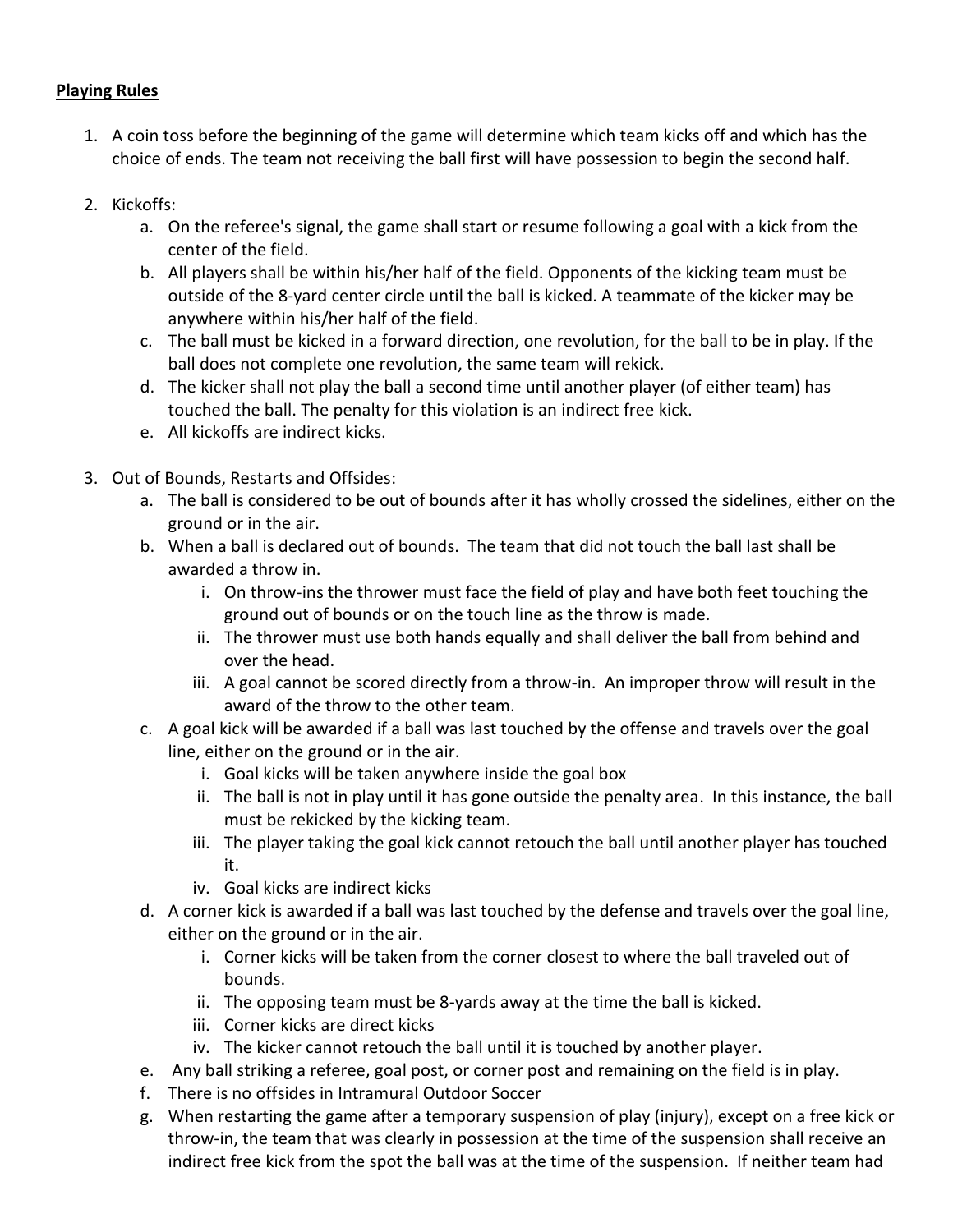clear possession the official shall proceed with a drop ball at the spot where the ball was when the suspension occurred. If the ball was in the goal area at the time of stoppage, the ball will be dropped at the nearest point outside the goal area.

## 4. Goalkeeping:

- a. The goalkeeper has possession of the ball when he/she is touching the ball.
- b. From the moment the keeper takes control of the ball with his/her hands within his own penalty area, he/she is to be penalized if he/she takes more than five seconds without releasing the ball into play.
- c. A keeper may not, after releasing the ball into play, touch the ball again with his hands before it has been touched by another player of the same team outside the penalty area or by an opposing player either inside or outside the penalty area. If the goalkeeper plays the ball to a teammate and the teammate passes the ball back to the goalkeeper, he/she may not use his/her hands to play the pass. Penalty for violation of this rule is an indirect free kick.
- d. The goalkeeper shall not touch the ball with his/her hands via a throw-in or a deliberate kick by a teammate. Penalty is an indirect free kick.
- e. Goalkeepers are prohibited to punt or drop kick the ball.

# 5. Slide Tackling:

- a. There is no slide tackling in Intramural Outdoor Soccer. This rule applies to all players including the goalkeeper. Goalkeepers must lead with their knees and not feet if attempting to slide for a loose ball.
- b. A slide tackle occurs when a player leaves his/her feet and leads with his/her feet to play the ball while the ball is in the proximity of another player. A slide tackle does not require that any contact occur between players.
- c. On the first offense, a slide tackle will result in a blue card for the offending player and a direct free kick awarded to the offended team. The offending player is immediately dismissed for the remainder of the match, but can be replaced by an eligible substitute. This is a disqualification not an ejection. A player's dismissal due to a blue card will not necessarily affect the team's sportsmanship rating.
- d. On the second and subsequent offenses, a slide tackle will result in a red card for the offending player and a direct free kick awarded to the offended team. The offending player is immediately dismissed for the remainder of the match and is not permitted to be replaced by the team. This is deemed an ejection and further disciplinary action may be taken. A player's dismissal due to a red car may negatively affect the team's sportsmanship rating.
- e. At any time, if the slide tackle is deemed malicious (playing the player and not the ball and/or from behind), a red card will be issued to the offending player and a direct free kick will be awarded to the offended team. A red card is deemed an ejection and further action may be taken. Malicious play will negatively affect a team's sportsmanship rating.

# **Free Kicks**

- 1. Free kicks awarded will be either an indirect or direct kick
	- a. An indirect kick is a free kick from which a goal may not be scored unless the ball is touched by another player from either team.
	- b. A direct kick is a free kick from which a goal may be scored against the offending team.
	- c. The free kick may be taken by any player of the offended team on the field of play at the time of the offense.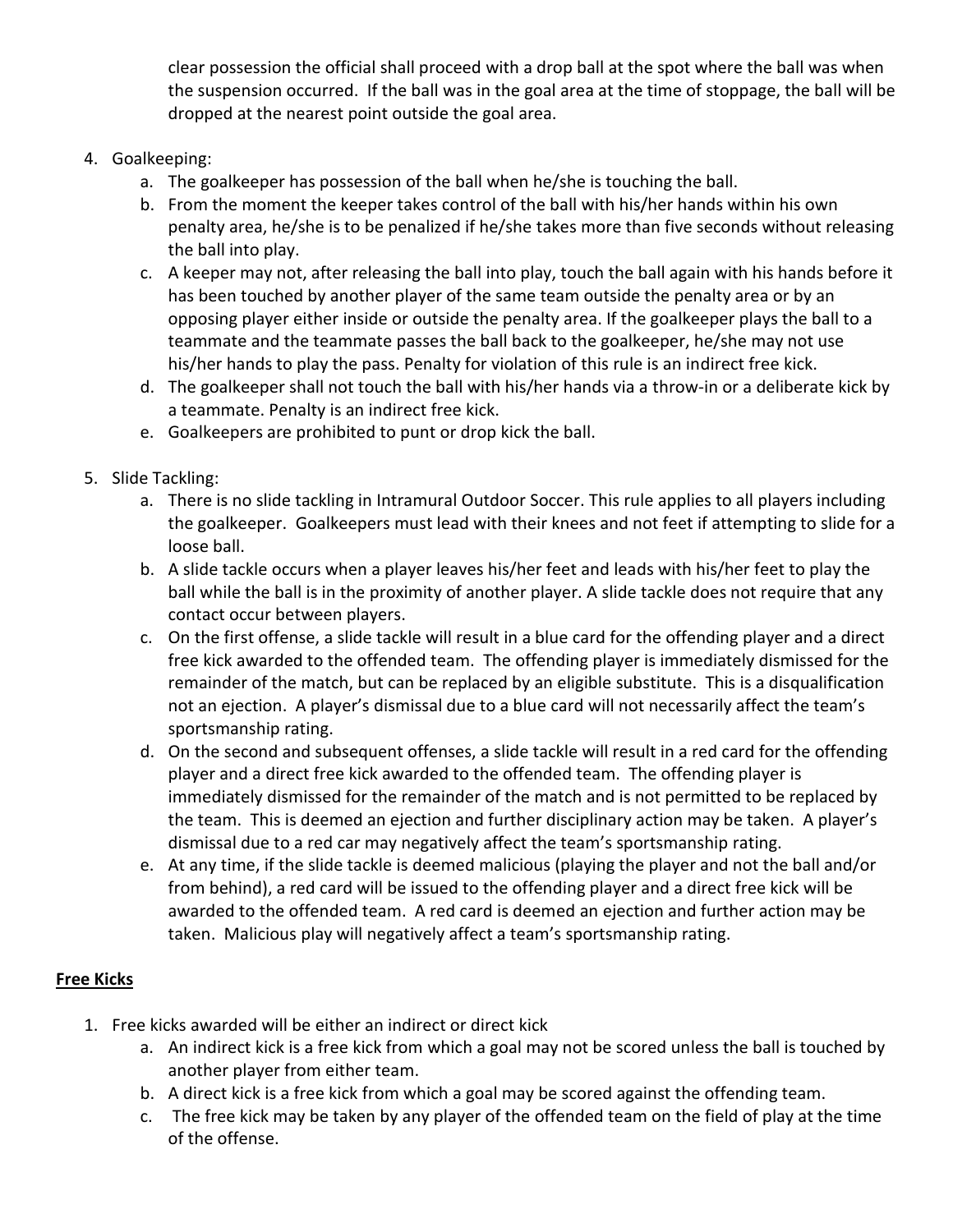- d. When a direct or indirect free kick is awarded, all opposing players must be at least 8-yards away from the spot where the free kick is to be taken, unless they are standing on their goal line between the goal posts.
- e. When a player is taking a free kick from within his defensive penalty area, the ball must be kicked beyond the penalty area and all opponents must be outside the penalty area.
- f. The ball must be stationary when a free kick is taken. The kicker shall not play the ball again until it has been touched by another player (either team).
- g. The ball may be kicked in any direction.
- h. All free kicks (other than a penalty kick) are eligible for a quick restart. If a restart is delayed the offending team may be issued a yellow card.
- 2. A penalty kick is a direct kick awarded after a serious or intentional rule infraction takes place in the goalkeepers box by the defensive team. A penalty kick can be awarded regardless of the position of the ball, if the infraction by the defending team is committed in the goalkeepers box. It is not awarded for infractions that call for an indirect free kick.
	- a. The penalty kick shall be taken from anywhere on the penalty mark (12 yards from the goal line).
	- b. The penalty kick may be taken by any player of the offended team on the field of play at the time of the offense. (Co-Rec) The person taking the penalty kick must be of the same gender as the person who was

fouled originally.

- c. All players except the goalie must stay outside the penalty area and at least 8-yards from the penalty mark
- d. The goalkeeper must stand on the goal line and may not move forward until the ball is kicked. The goalkeeper may move laterally.
- e. The kicker must wait for the official to start the play. The kicker must kick the ball forward. If the ball is not put into play properly, the kick will be retaken. Any action to deceive the goalkeeper by the kicker is illegal.
- f. Following the kick, the ball shall be deemed in play if it remains on the field of play; however, the kicker shall not play the ball a second time until it has touched another player.
- g. For any infringement by the defending team, the kick shall be retaken if a goal has not resulted. For any infringement by the attacking team other than by the kicker, the kick shall be retaken if a goal has resulted.

# **Penalties**

- 1. A player who commits any of the following offenses shall be penalized by the award of an indirect free kick or direct free kick to be taken by the opposing team from the spot where the infraction occurred:
- 2. Indirect Kicks:
	- a. Dangerous play In the opinion of the official, all high kicks above the waist or any attempt to make a play on the ball while kneeling or laying on the ground in a dangerous manner shall be prohibited.
	- b. Charging a player not in possession of the ball A player shall not intentionally charge an opponent unfairly. A player shall not charge into the goalkeeper who is not in possession of the ball.
	- c. Obstruction Obstruction is the intentional act by a player, not in possession of the ball or not attempting to play the ball, of running between an opponent and the ball or using the body as an obstacle.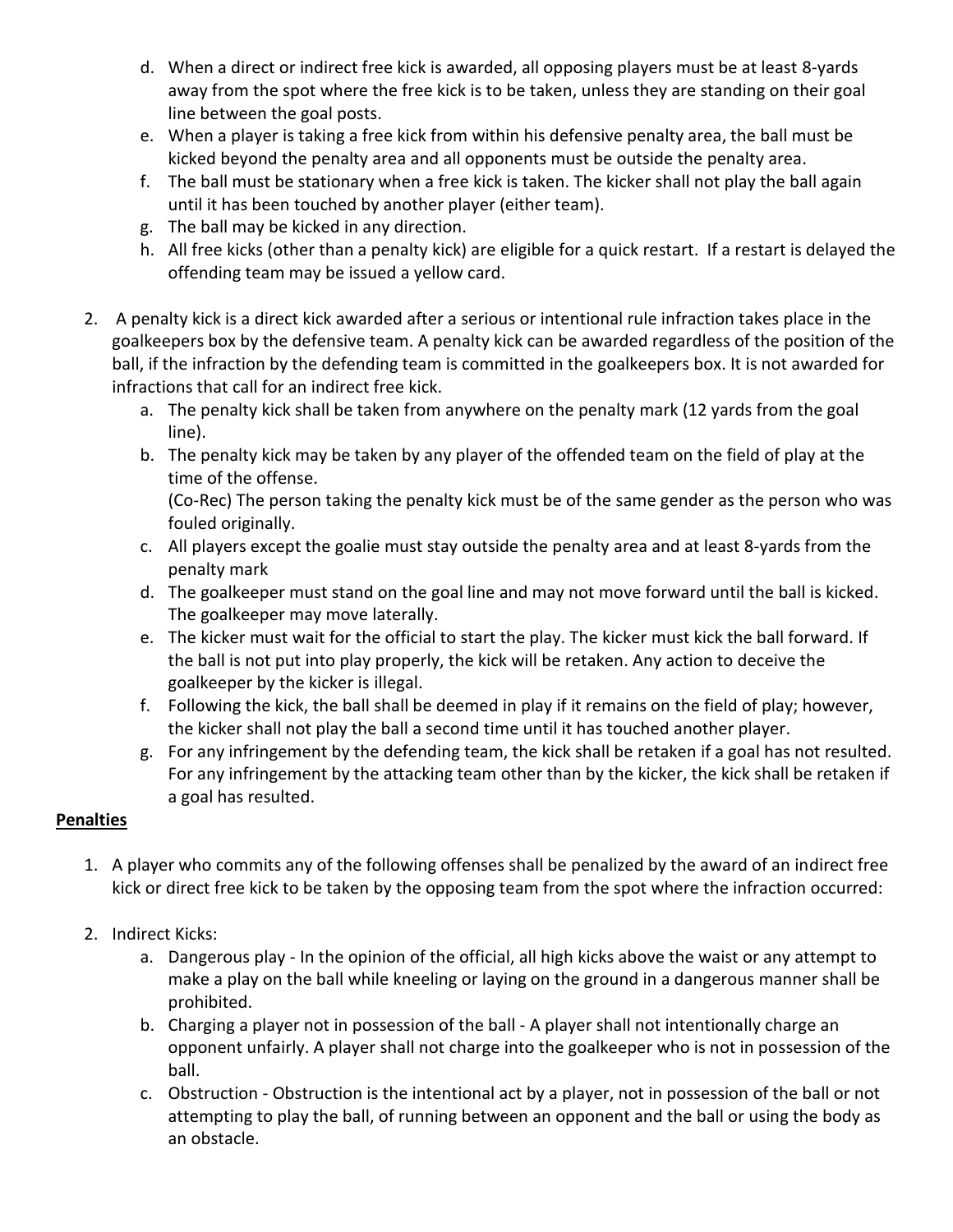- d. Goalkeeper holding the ball longer than five (5) seconds after he/she receives it. Goalkeeper touching the ball with his/her hand when received by deliberate kick from a teammate.
- e. Interfering with the goalkeeper No player of the opposing team shall interfere with a goalkeeper in possession of the ball.
- f. Delay of game No player or team shall unnecessarily delay the playing of the game.

# 3. Direct Kicks:

- a. Kicking or striking an opponent A player shall not intentionally attempt to kick or strike an opponent. The goalkeeper may not intentionally strike or attempt to strike an opponent by throwing the ball at the opponent. May also result in a card.
- b. Jumping at or tripping an opponent A player shall not intentionally jump at nor intentionally trip an opponent.
- c. Charging a player in possession of the ball A player shall not intentionally charge an opponent unfairly. Offenses include violently and/or dangerously charging a player or charging from behind.
- d. Holding, pushing, or impeding an opponent A player shall not use his/her hands or arms to hold, push, or impede an opponent.
- e. Hand ball A player shall be penalized for intentionally handling, carrying, striking, or propelling the ball with a hand or arm. Unintentional handling occurs when the ball strikes the hands or arms of a player who has not moved the hands or arms to play the ball; this unintentional handling shall not be penalized.
- 4. Yellow and Red Cards:
	- a. Yellow cards are considered a final warning by an official. A yellow card awards the offended team the ball. The following will result in a yellow card:
		- i. Leaving the field or coming onto the field without a referee's permission.
		- ii. Unsportsmanlike conduct.
		- iii. Persistent infringement of the rules of the game.
		- iv. Showing dissent (disagreement) toward a referee's call, including objecting by word of mouth or action.
	- b. A team caution is a disciplinary action facing an entire team as a result of a violation by a player of that team and may be assessed by the official in the following instances: encroachment on free kicks, intentional hand balls by the defense, and unnecessary delay. Once a team caution has been issued, if any player from that team commits the same foul, that player will be ejected. All team cautions will be issued to that team's captain.
	- c. If a player receives two yellow cards in the same game which results in a red card, that player will automatically be ejected from the game and is not permitted to be replaced by the team.
	- d. Any player who receives three yellow cards in one season will immediately be suspended from the league upon the third yellow card and must meet with the Assistant Director of Intramural Sports in order to be reinstated.
	- e. Red cards result in an automatic ejection from the game. The player cannot be replaced and that team will continue with one less player on the field. The following will result in a red card:
		- i. Slide tackling (if malicious or Blue Card warning for the offending team has already been issued).
		- ii. Intentionally handling the ball within his/her own penalty area during an obvious goalscoring opportunity. If, in the opinion of the official, a player, other than the goalkeeper within his/her own goal box, denies his/her opponents a goal, or an obvious goal-scoring opportunity by intentionally handling the ball, he/she shall be sent off the field of play for serious foul play. A penalty shot or automatic goal may be awarded.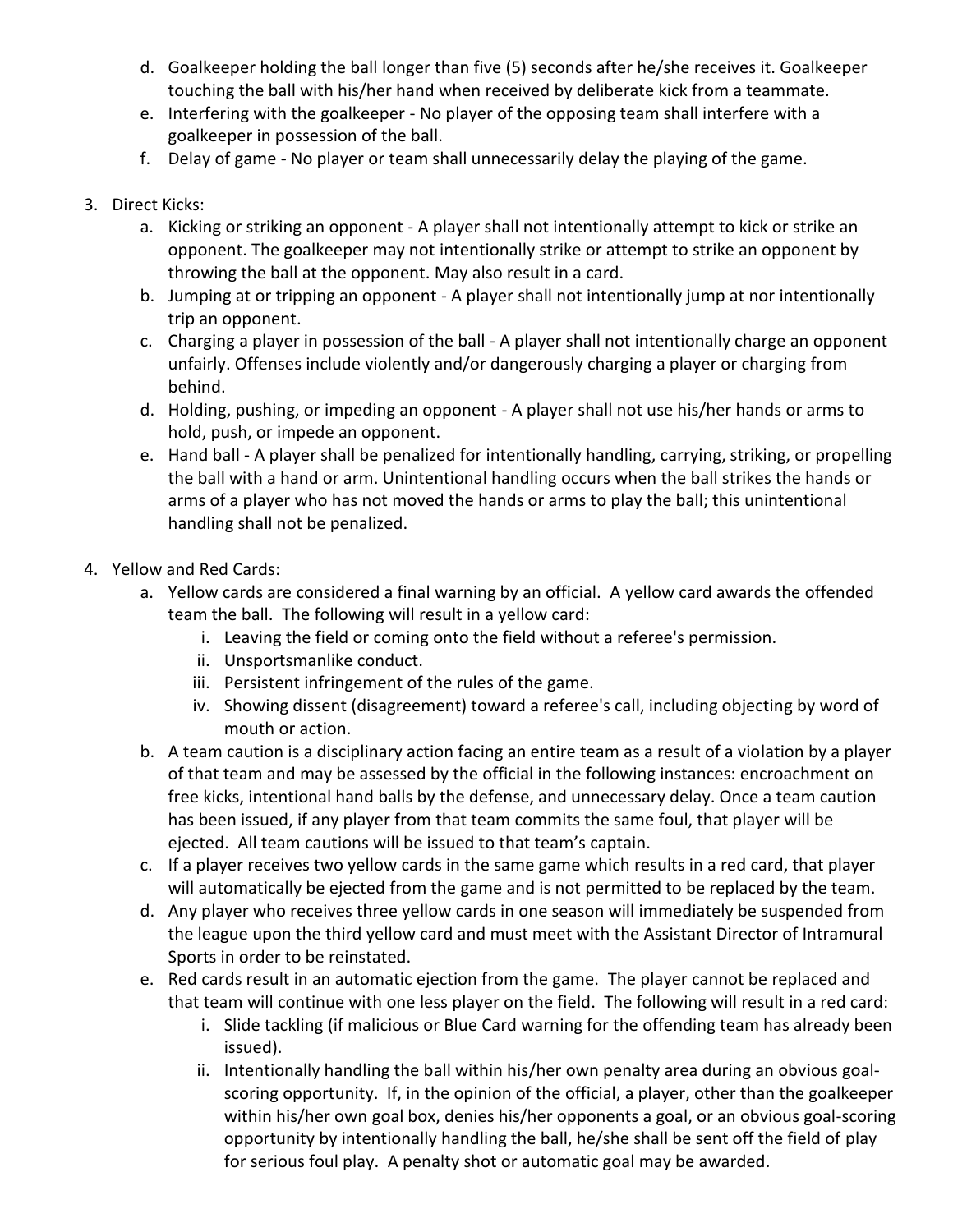- iii. Excessive foul or abusive language.
- iv. Persistent misconduct after receiving a caution.
- v. Violent or serious foul play.
- vi. Intentionally impeding an opponent through unlawful means during an obvious goalscoring opportunity. If a player who is moving toward his opponents' goal with an obvious opportunity to score a goal is intentionally impeded by an opponent through unlawful means. A penalty shot or automatic goal may be awarded.

#### **Sportsmanship**

- 1. The Sportsmanship Rating System is intended to be an objective scale by which teams' attitude and behavior can be assessed throughout the intramural sports league and playoff seasons. Behavior before, during, and after an intramural sports contest is included in the rating. The team captain is responsible for educating and informing all players and spectators affiliated with his/her team about the system.
- 2. A team is responsible for the actions of the individual team members and spectators related to it. Additionally, SU Intramural Sports does not recognize the use of coaches. Only the team captain shall speak to the officials regarding administrative matters (ejections, disqualifications, etc). Furthermore, the team captain's efforts in assisting Intramural Staff to calm difficult situations and to restrain troubled teammates are key to controlling team conduct.
- 3. Sportsmanship is vital to the conduct of every Intramural contest. In order to encourage proper conduct during games, officials, administrative personnel, and supervisors shall make decisions on whether to warn, penalize or eject players or teams for poor sportsmanship. These decisions are final. The Intramural Sports administrative staff will rule on further penalties as a result of unsportsmanlike conduct.
- 4. Each participant should choose his or her team members carefully, as all team members will suffer the consequences of any disciplinary action taken by the Intramural Sports staff against that team for violation of the intramural rules and sportsmanship guidelines. Protests or appeals of sportsmanship ratings will not be recognized. The Intramural Sports administrative staff reserves the right to review any rating given to a team.
- 5. Additional information regarding team and participant sportsmanship including the rating method, factors, and scale is available in the Intramural Sports Handbook, available online at the SU Campus Recreation web site.

#### **Inclement Weather**

- 1. The SU Intramural Sports Staff reserves the right to cancel or reschedule a game if circumstances warrant such an action. Regular season games that are cancelled due to rain or snow do not have to be rescheduled. Games postponed due to other reasons may or may not be rescheduled at the discretion of the Intramural Staff.
- 2. Weather conditions at the playing field will be monitored be the Campus Recreation staff with postponements and cancellations that follows departmental weather policy.